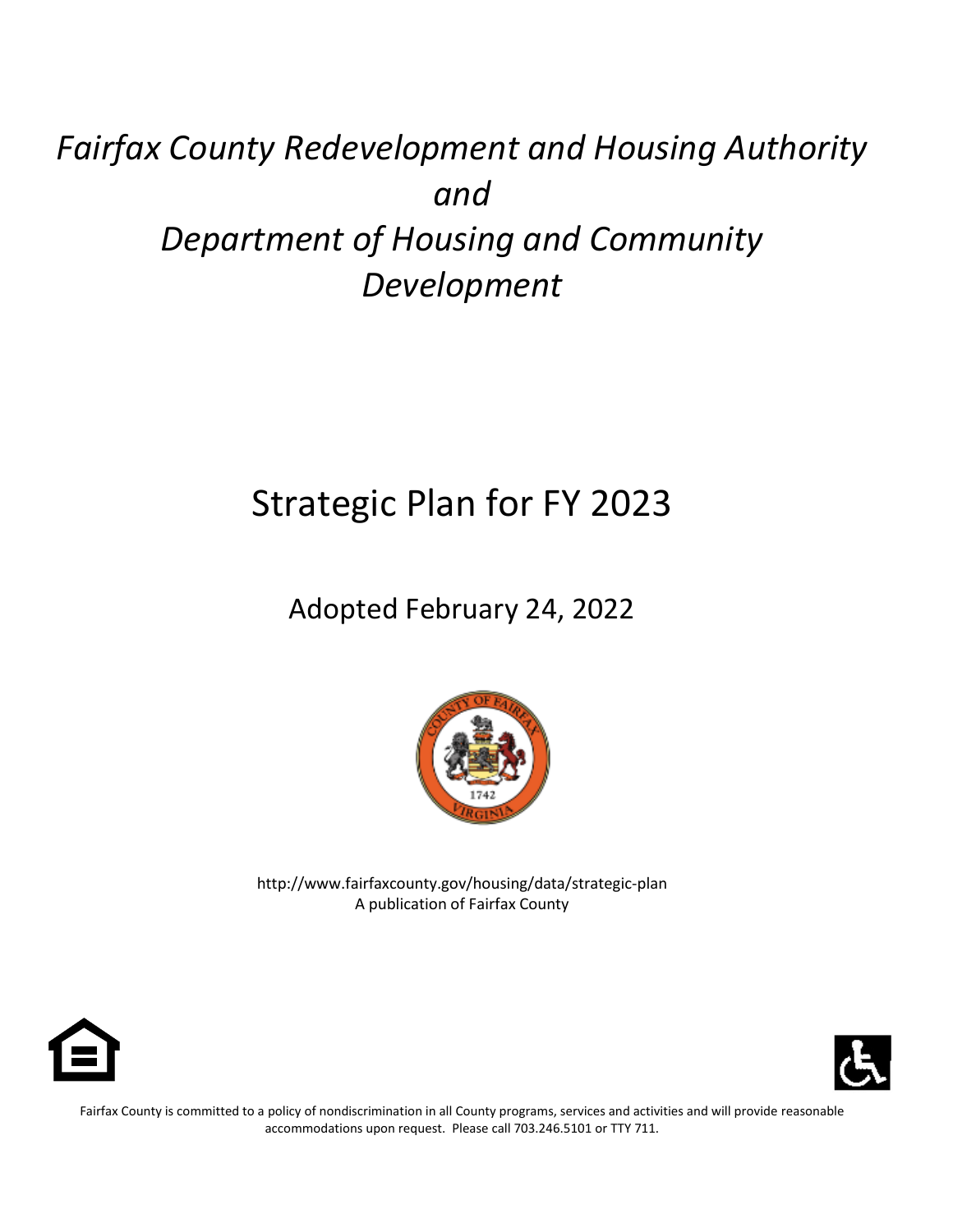### **Fairfax County Redevelopment and Housing Authority Commissioners** *(As of February 2022)*

C. Melissa McKenna, Chair Lenore Stanton, Vice Chair Staci Alexander Broderick Dunn Kenneth Feng Richard J. Kennedy Elisabeth Lardner Roderick Maribojoc Nicholas McCoy Kristen Robinson Rod Solomon

### **Department of Housing and Community Development**

Thomas Fleetwood, Director

Amy Ginger, Deputy Director, Operations

Tom Barnett, Deputy Director, Office to Prevent and End Homelessness

Seema Ajrawat

Mark Buenavista

Judith Cabelli

Marta Cruz

Carol Erhard

Margaret Gregory

Margaret Johnson

Vincent Rogers

Ryan Sherriff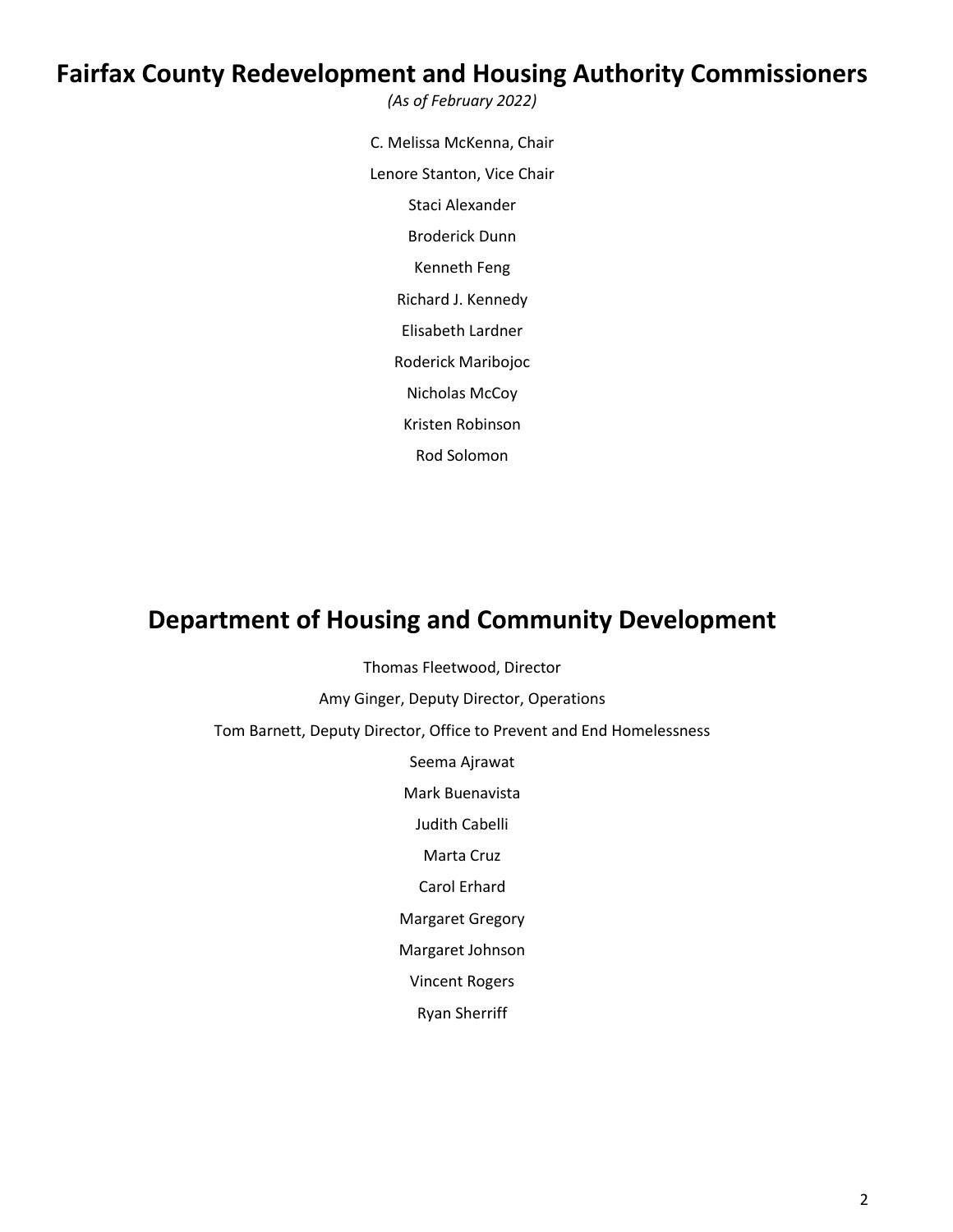## **Table of Contents**

| Fiscal Year 2023 Department of Housing and Community Development/Fairfax County Redevelopment and Housing |  |
|-----------------------------------------------------------------------------------------------------------|--|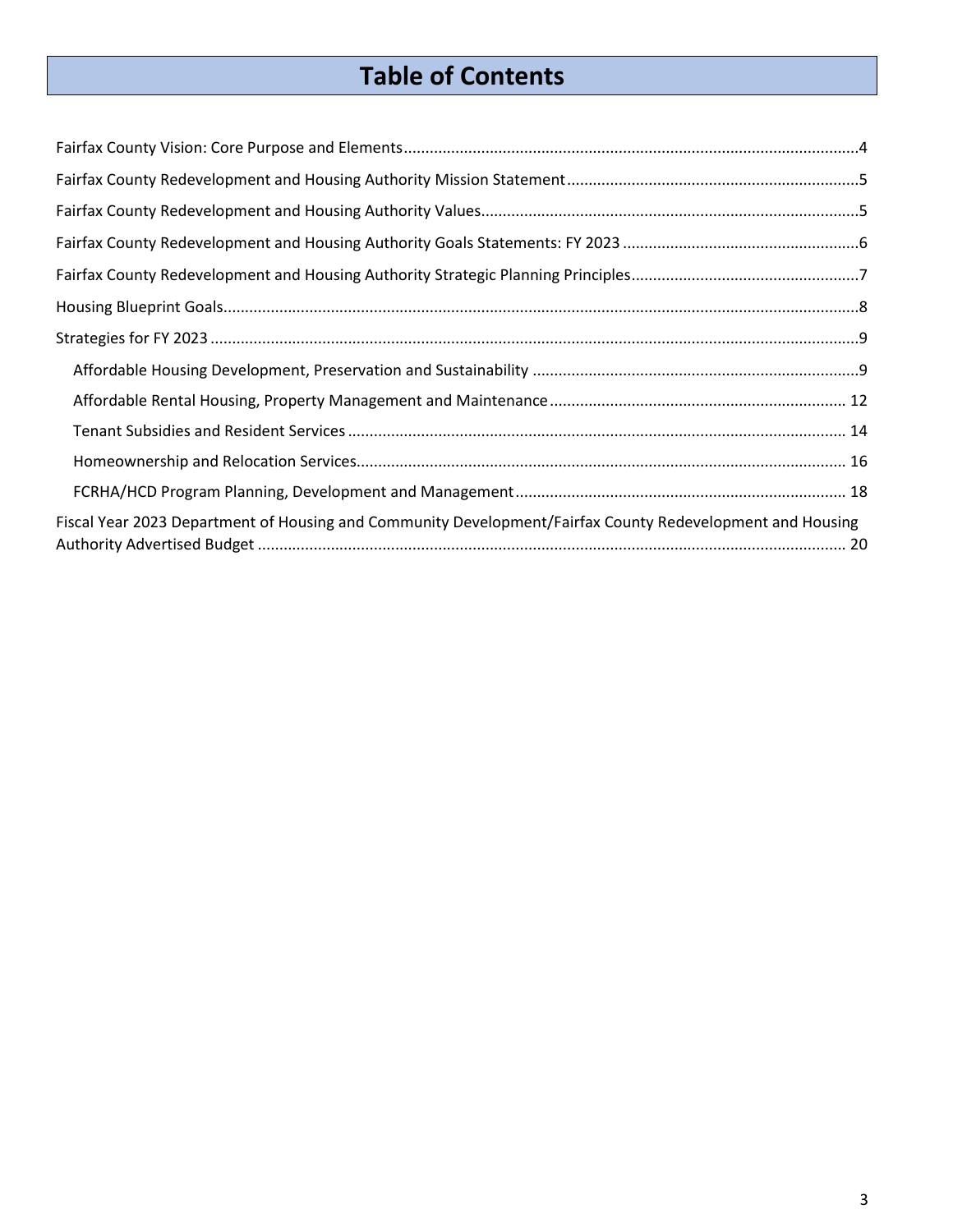### **Fairfax County Vision: Core Purpose and Elements**

<span id="page-3-0"></span>To protect and enrich the quality of life for the people, neighborhoods, and diverse communities of Fairfax County by:



**Maintaining Safe and Caring Communities**: The needs of a diverse and growing community are met through innovative public safety, health care, housing, educational, recreational, and volunteer opportunities. As a result, residents feel safe and secure, capable of accessing the range of services and opportunities they need and are willing and able to give back to their community.



**Practicing Environmental Stewardship**: Local government, businesses, community organizations, and residents seek ways to use all resources wisely and to protect and enhance the County's natural environment and open space. As a result, residents feel good about their quality of life and embrace environmental stewardship as a personal and shared responsibility.



**Building Livable Spaces**: Distinctive and accessible town centers, neighborhoods, streets, walkways, and open spaces create a sense of place -- reflecting the character, history, and natural environment of the community. As a result, people throughout the community feel they have unique and desirable places to live, work, shop, play, and connect with others.



**Maintaining Healthy Economies**: Investments in the work force, jobs, institutions, and community infrastructure support a diverse and thriving economy. As a result, individuals are able to meet their needs and have the opportunity to grow and develop their talent and income according to their potential.



**Connecting People and Places**: Transportation, technology, information, and partnerships effectively and efficiently connect people and ideas. As a result, people feel a part of their community and have the ability to access places and resources in a timely, safe, and convenient manner.



**Creating a Culture of Engagement**: Individuals enhance community life by participating in and supporting civic groups, discussion groups, public-private partnerships, and other activities that seek to understand and address community needs and opportunities. As a result, residents feel they can make a difference and work in partnership with others to understand and address pressing public issues.



**Corporate Stewardship**: Fairfax County Government is accessible, responsible and accountable. As a result, actions are responsive, providing superior customer service and reflecting sound management of County resources and assets.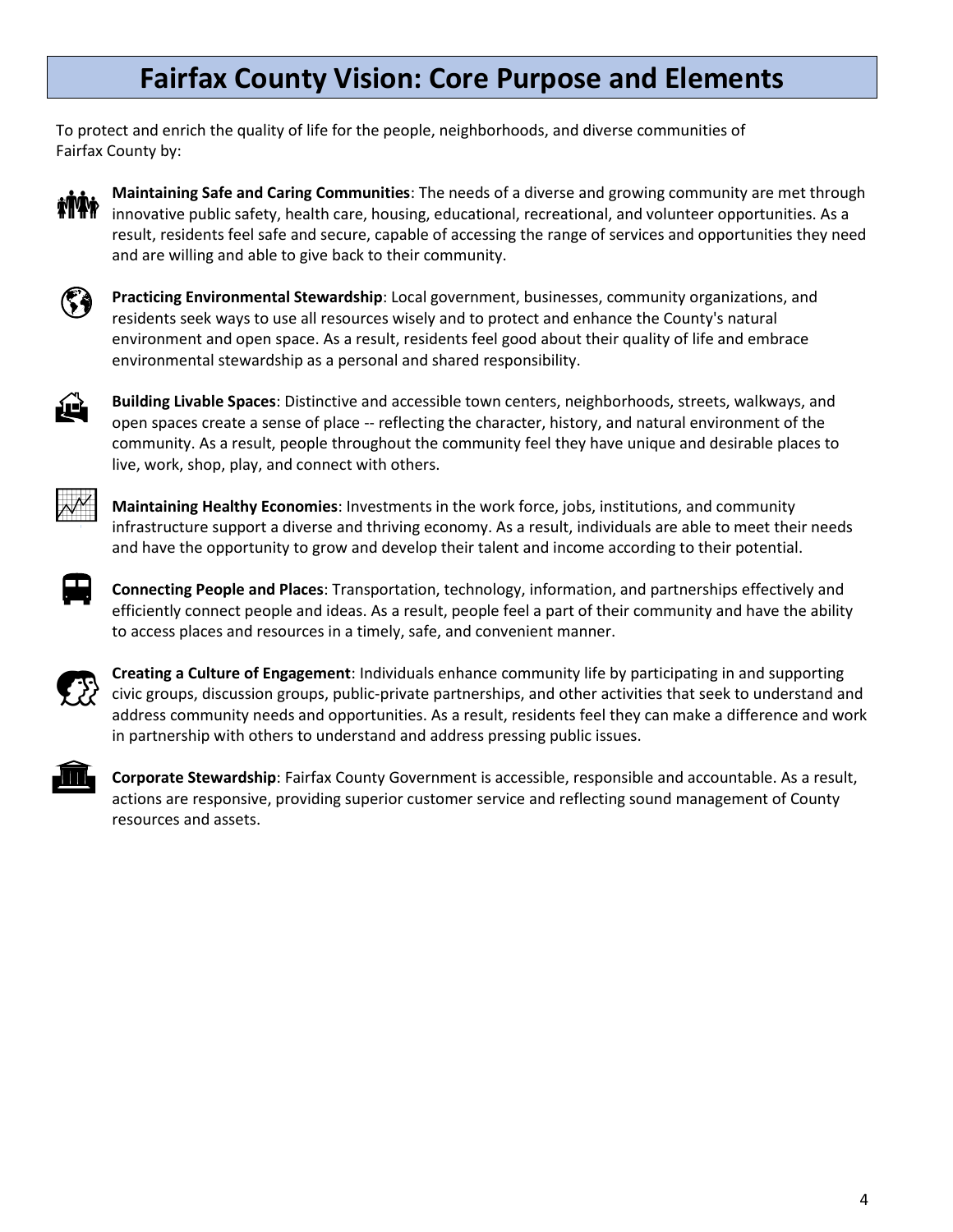## <span id="page-4-1"></span><span id="page-4-0"></span>**Fairfax County Redevelopment and Housing Authority Mission Statement**

The mission of the Fairfax County Redevelopment and Housing Authority is to initiate and provide opportunities for Fairfax County residents to live in safe, affordable housing and to help develop, preserve, and revitalize communities through fiscally responsible and open processes.

### <span id="page-4-3"></span><span id="page-4-2"></span>**Fairfax County Redevelopment and Housing Authority Values**

*Adopted December 10, 2009 (amended January 20, 2011 and March 7, 2019)*

**We, the Commissioners of the Fairfax County Redevelopment and Housing Authority (FCRHA), value:**

- Community involvement in decision-making.
- Partnering with the community, individuals, and public and private entities, particularly including the FCRHA's non-profit partners.
- Promoting, developing, encouraging and being responsive to community initiatives.
- Our responsibility as Commissioners is to establish FCRHA policies and to ensure that the Department of Housing and Community Development (HCD) staff will implement those policies in an open and professional manner.
- Maintaining and enhancing the professionalism of Housing and Community Development staff supporting the FCRHA mission. Providing the best management, maintenance and operational support for all projects and programs.
- Integrity as the foundation of our work to ensure that all transactions are rooted in ethical principles.
- Communication that is open, honest, and respectful of other points of view.
- Empowering the residents of FCRHA properties with the means to become as self-sufficient as possible, encouraging and facilitating movement toward financial independence beyond the need for FCRHA services, while recognizing the needs and limitations of persons with disabilities, the elderly, and others with special needs.
- Fiscal responsibility in our role as stewards of resources that belong to the community.
- Innovation as we envision and carry out our mission.
- Strategic thinking as we anticipate community needs and challenges.
- Social and racial equity as represented in the Fairfax County One Fairfax resolution.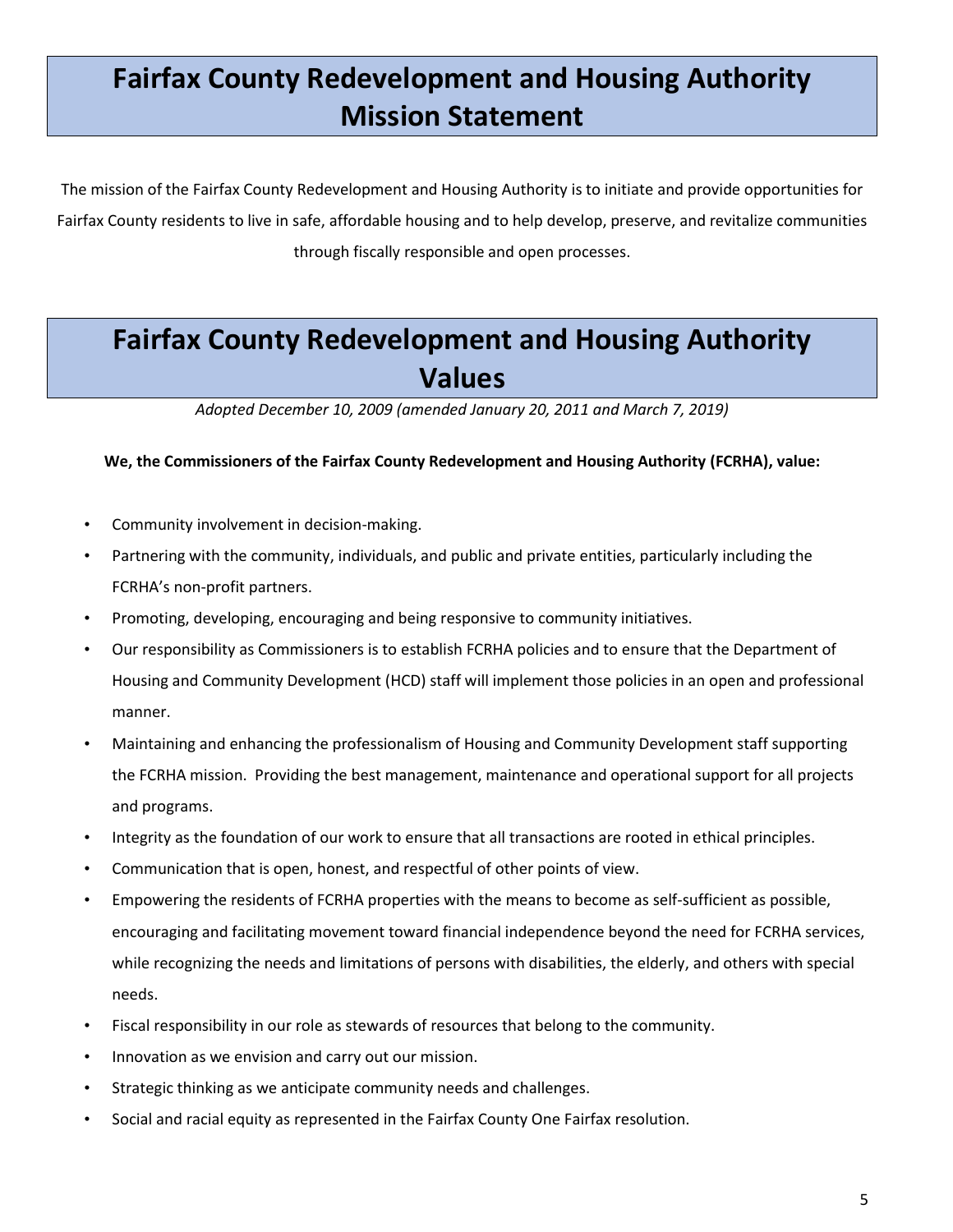## <span id="page-5-1"></span><span id="page-5-0"></span>**Fairfax County Redevelopment and Housing Authority Goals Statements: FY 2023**

- To preserve, expand and facilitate affordable housing opportunities in Fairfax County.
- To support revitalization and entrepreneurial initiatives that benefit the communities and residents of Fairfax County.
- To facilitate the self-sufficiency of Fairfax County Redevelopment and Housing Authority (FCRHA) residents as they move toward financial independence, while recognizing the needs of special populations.
- To generate and increase opportunities for homeownership as one means to self-sufficiency, asset growth, neighborhood stability and allow those who work in Fairfax County to live in the County.
- To provide opportunities for those who work in Fairfax County to live in Fairfax County.
- To assure the continued excellent reputation of the FCRHA through fiscally responsible policies, sound business practices, and well-maintained properties that meet the high community standards of Fairfax County.
- To support the quality work and professionalism of the HCD staff to assure highly effective programs.
- To incorporate and maintain up-to-date Information Technology solutions in FCRHA/HCD business and communication functions.
- To give citizens a sense of ownership in policies and programs, through open and two-way communication of ideas and information about housing and community development challenges and opportunities.
- To commit to a strong and cooperative relationship with other Fairfax County boards, commissions and authorities, businesses, and the broader community.
- To commit to strategic and innovative solutions for meeting changing community needs and challenges.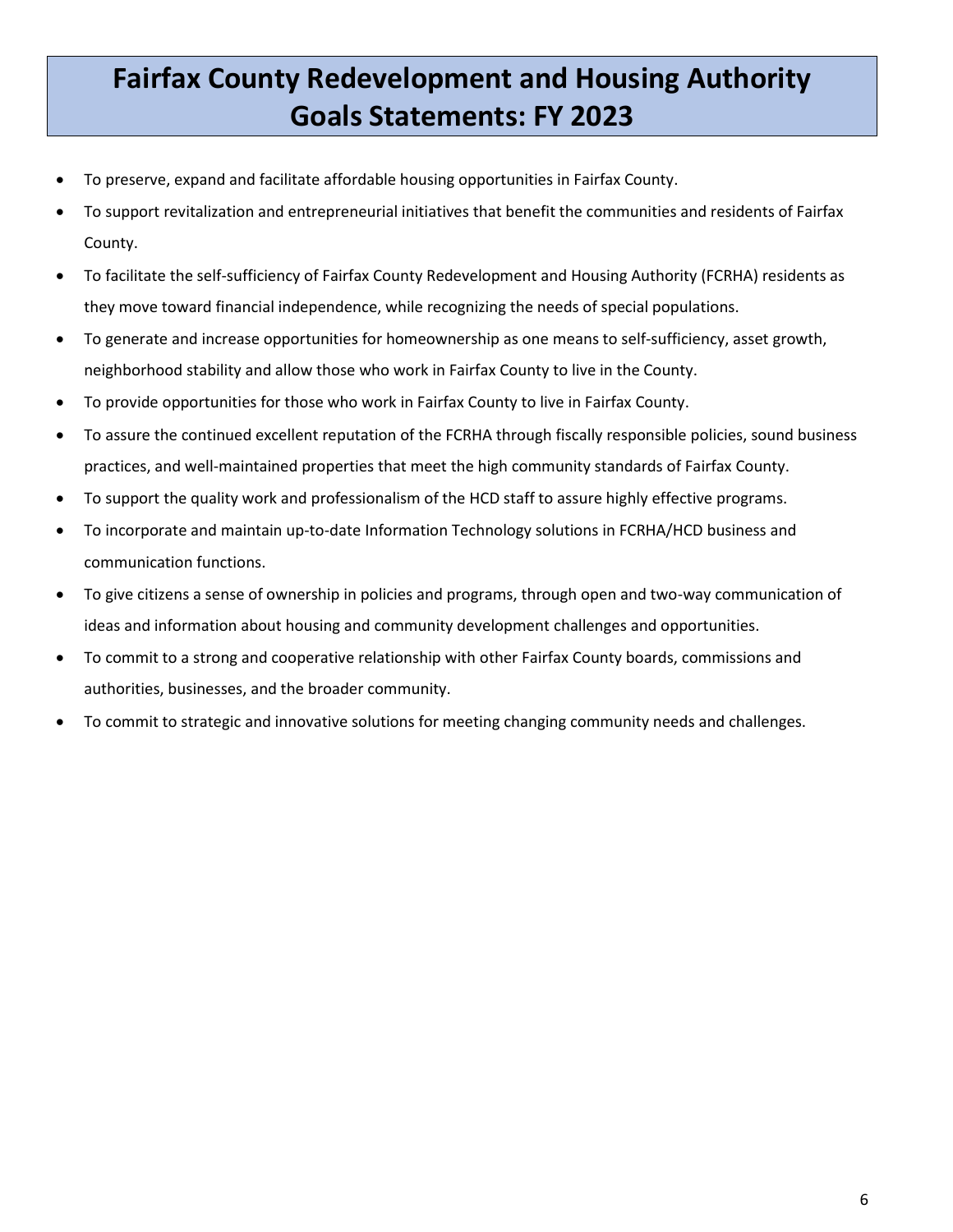## <span id="page-6-1"></span><span id="page-6-0"></span>**Fairfax County Redevelopment and Housing Authority Strategic Planning Principles**

*Adopted December 10, 2009*

- Preserving, renovating, and maintaining Fairfax County Redevelopment and Housing Authority (FCRHA)-owned properties is a high priority and resources should be allocated regularly for this purpose.
- The FCRHA should invest its financial resources, and use the housing units it owns and operates, to serve low and moderate-income households earning 80 percent of the Area Median Income (AMI) and below.
- To serve the current and future housing needs of Fairfax County's low- and moderate-income workforce, the FCRHA should foster the private development of sufficient workforce housing and encourage tools to facilitate its development (density, financing, etc.) through policy and advocacy efforts such as the Fairfax County Workforce Housing Policy.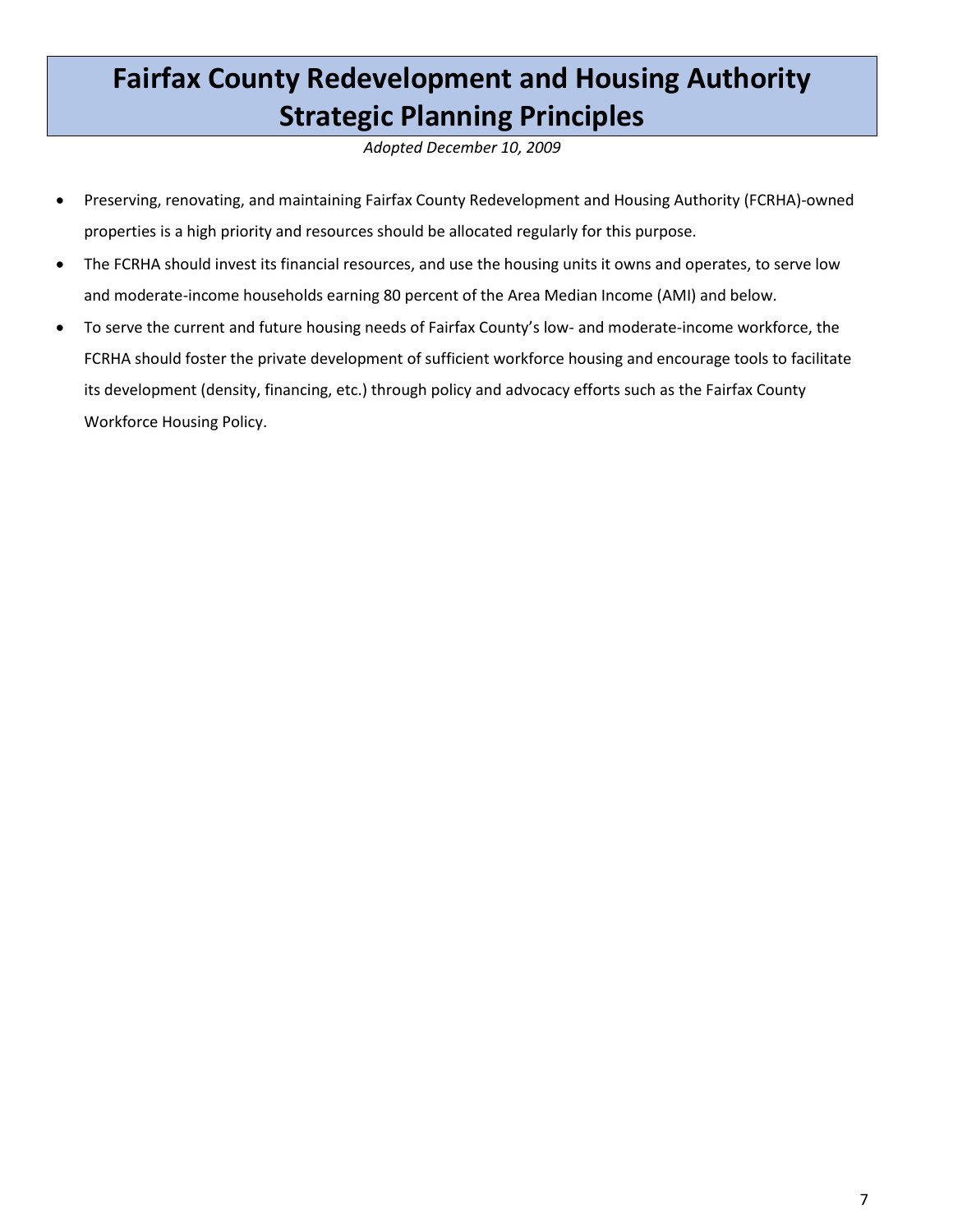## **Housing Blueprint Goals**

<span id="page-7-0"></span>

|       | <b>Goals</b>                                                                            | <b>Housing Continuum</b>                                                        |  |
|-------|-----------------------------------------------------------------------------------------|---------------------------------------------------------------------------------|--|
| Goal: | To address the challenge of <b>homelessness</b>                                         | Tier One:<br>Through the Gateway to Affordable<br>Housing                       |  |
| Goal: | To provide affordable housing options to<br>special needs populations                   | <b>Blueprint Goals addressed:</b><br>Homelessness; Special Needs                |  |
| Goal: | To meet the affordable housing needs of low-<br>income working families                 | Tier Two:<br><b>Addressing Sustainable Housing</b>                              |  |
| Goal: | To increase <b>workforce</b> housing through<br>creative partnerships and public policy | <b>Blueprint Goals addressed:</b><br>Special Needs; Low-Income Working Families |  |
|       |                                                                                         | <b>Tier Three:</b><br><b>Toward Self-Sufficiency</b>                            |  |
|       |                                                                                         | <b>Blueprint Goals addressed:</b><br>Low-Income Working Families; Workforce     |  |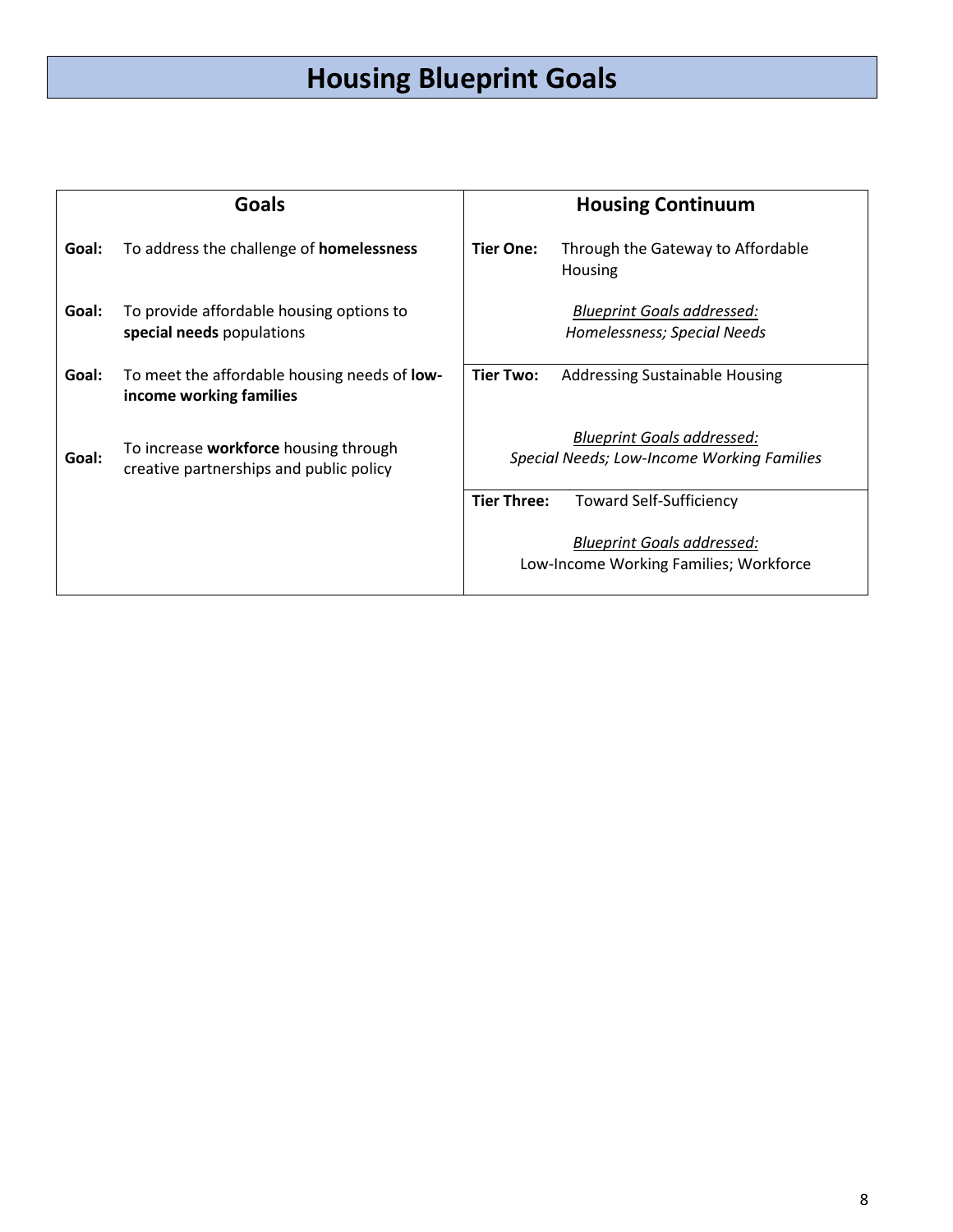### **Affordable Housing Development, Preservation and Sustainability**

#### <span id="page-8-1"></span><span id="page-8-0"></span>**Affordable Housing Production**

In 2019, the county adopted the goal of producing a minimum of 5,000 new homes by the year 2034 that are affordable to households earning 60 percent of the Area Median Income and below. This is intended to be supplemented with additional financing mechanisms and tools to produce affordable homes above this level. To promote the production of affordable housing, the Housing Blueprint Loan Program is the gateway to FCRHA funds for developers of affordable housing. The FCRHA continues to identify and pursue opportunities to maximize leveraging of county funds for development, with a focus on achieving Housing Blueprint goals. In addition, the FCRHA uses a variety of other tools, such as tax-exempt bond financing, to leverage third-party funding sources, including Low Income Housing Tax Credits (LIHTC). Finally, as an owner and operator of over 3,000 units, the FCRHA also directs the rehabilitation and expansion of existing affordable housing portfolio.

- Planned Number of New Units Produced that are Affordable to Households at 60% AMI or Below in FY 2023: Construction is underway in FY 2023 on 540 units for the following projects, which received approval for Housing Blueprint funds and tax-exempt bond issuances in FY 2022:
	- o Oakwood Apartments (Lee District) 150 senior units \$5.3 million Housing Blueprint Loan (HBL); \$12.6 million FCRHA bonds
	- o One University (Braddock District) 120 multifamily units; 120 senior units \$6.5 million HBL; \$19.7 million FCRHA bonds
	- o The Lodge at Autumn Willow (Springfield District) 150 senior units; \$4.5 million HBL; \$17.0 million FCRHA bonds
	- o The Residences at North Hill (Mt. Vernon District) 216 multifamily units; 63 senior units \$ 3.0 million in HBL
	- o Arrowbrook (Dranesville District) 274 units; \$7.74 million in HBL; \$22.5 million FCRHA bonds
	- o The Arden (Mt. Vernon District) 126 units; \$7.4 million in HBL
- Planned New Development Activities in FY 2023, Including the Use of County-Owned Land and Facilities:
	- Closing on the financing for the combination rehabilitation and new construction on the FCRHA-owned Little River Glen (Braddock District) is anticipated for the second quarter of FY 2023. This project includes both the rehabilitation of 120 existing senior units and the new construction of 60 senior units on existing vacant land. This project will also involve the use of multiple financing sources and the issuance of FCRHA bonds.
	- $\circ$  Predevelopment activities are planned throughout FY 2023 for the land acquisition and development of Dominion Square West Phase I (Hunter Mill District), in partnership with the Arlington Partnership for Affordable Housing (APAH). This unprecedented project will involve the purchase of the underlying land by the FCRHA and the development of 175 multifamily units by APAH.
	- o Predevelopment activities are anticipated throughout FY 2023 to create permanent supportive housing at the FCRHA-owned Route 50/West Ox Road site (Sully District). Cornerstones has partnered with the FCRHA to provide 34 units of supportive housing for individuals with low incomes.
	- o Predevelopment activities are expected to occur throughout FY 2023 for the redevelopment of the G and H parking lots at the Fairfax County Government Center (Braddock District). This project is anticipated to provide approximately 275 units of housing for low-and-moderate-income households and will be developed through a public-private partnership between the FCRHA and a developer.
	- o Predevelopment activities are projected to occur throughout FY 2023 for the redevelopment of the Franconia Governmental Center located at 6121 Franconia Road, Alexandria (Lee District). This project is anticipated to provide approximately 120 units of housing for low-and-moderate-income households and will be developed through a public-private partnership between the FCRHA and a developer.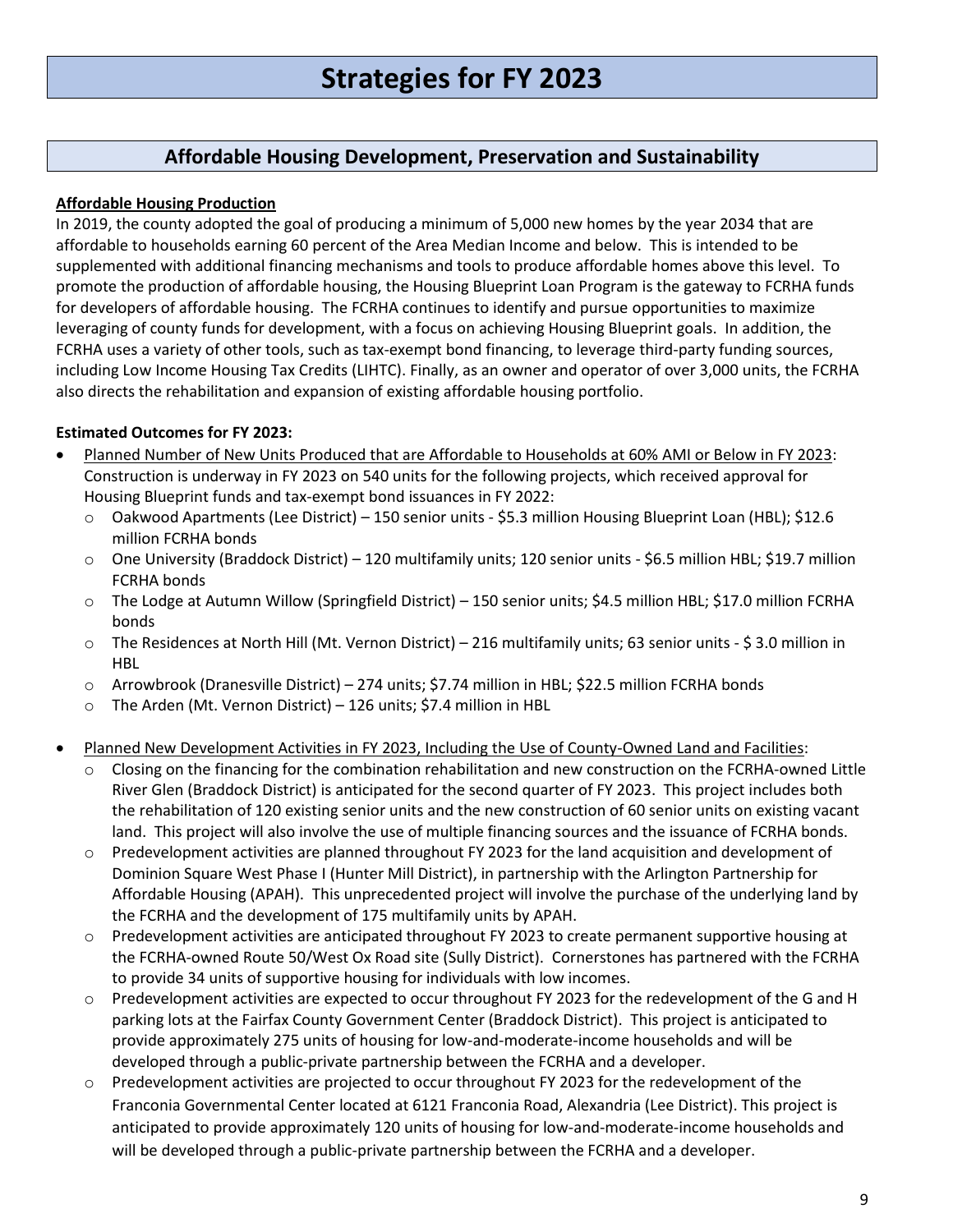#### **Preservation of Affordable Units**

The county adopted a goal of no net loss of affordable housing, with the preservation of affordable housing in both market affordable and committed affordable rental communities and scattered sites. To meet this goal, the FCRHA assists private partners in financing the acquisition of units to preserve the existing affordability and continue to serve a range of incomes, from extremely low-income (30 percent AMI and below) through moderate income levels (above 80 percent of AMI).

#### **Estimated Outcomes for FY 2023:**

- Planned Number of Units Preserved that are Affordable to Households at 60% AMI or Below in FY 2023: It is anticipated that approximately 240 units will be preserved at 60% AMI and below.
- Planned New Preservation Activities in FY 2023: Efforts with developers will continue throughout FY 2023 to ensure no net loss of existing affordability.

#### **Addressing Homelessness in the Community**

The Office to Prevent and End Homelessness (OPEH) continues to manage and coordinate services to help people experiencing homelessness. The agency serves as the lead for the Continuum of Care and collaborates with other county agencies and organizations to end homelessness. OPEH continues to identify opportunities to link affordable housing preservation activities with the countywide homelessness plan.

#### **Estimated Outcomes for FY 2023:**

- Estimated Number of Formerly Homeless Households Who Will Receive Permanent Housing in FY 2023: Approximately 1,800 households will either receive or maintain permanent housing in FY 2023 through the Continuum of Care. Of this number, 54 percent are referred from street outreach and 46 percent are referred from emergency shelter, transitional housing, and rapid rehousing.
- Planned Activities in FY 2023: In the Fall of 2022, the emergency family shelter in human services region 2 will undergo renovations to become a permanent supporting housing program with 16 apartments. The program will serve families with the highest housing barriers who require a deep subsidy and support services to maintain housing stability.

#### **Affordable Dwelling Units and Workforce Dwelling Units**

The FCHRA facilitates the development of Affordable Dwelling Units (ADUs) and Workforce Dwelling Units (WDUs) that are affordable to families with a range of low and moderate incomes. The FCRHA takes an active advocacy and educational role in promoting ADUs and WDUs and works jointly in these efforts with the Planning Commission. The FCRHA also works with the Department of Planning and Development to facilitate the delivery of affordable and workforce housing units in Tysons, Reston, Merrifield, and all areas of the county as development proposals are submitted, per the Comprehensive Plan and negotiated proffers. In 2021, changes were adopted to the Workforce Dwelling Unit Policy which offer developers a density bonus for commitments of rental WDUs at 60%, 70% and 80% AMI.

- Estimated Number of Affordable Dwelling Units (rental and for-sale) constructed in FY 2023: 13 For-Sale; 25 Rental
- Estimated Number of Workforce Dwelling Units (rental and for-sale) constructed in FY 2023: 14 For-Sale; 200 Rental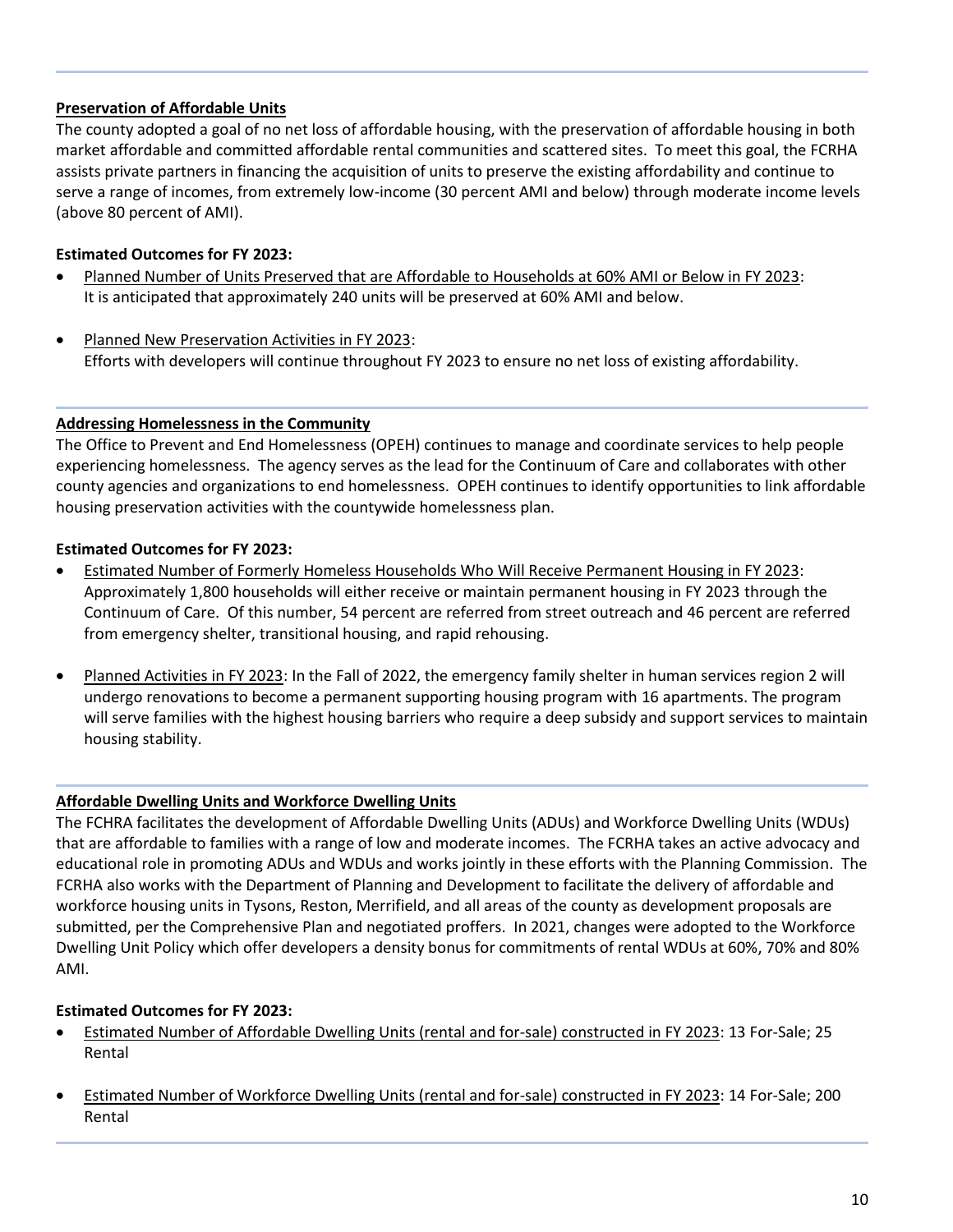#### **County-Owned Land and Facilities for Affordable Housing**

To further produce and acquire affordable housing, Fairfax County and the FCRHA encourage public-private partnerships to develop workforce/affordable housing on surplus or underutilized county-owned land and facilities, particularly for special needs populations.

#### **Estimated Outcomes for FY 2023:**

This is an ongoing strategic priority for the FCRHA, and thus there are no specific anticipated outcomes for FY 2023.

#### **Rental Housing Compliance**

Staff and the FCRHA monitor owner compliance with regulations governing rental units provided through the ADU and WDU programs. In addition, staff monitor units supported by the Housing Blueprint Loan Program, tax-exempt bond financing, and other special affordable housing programs, such as special needs unit acquisitions supported by federal funds administered through HCD.

#### **Estimated Outcomes for FY 2023:**

This is an ongoing strategic priority for the FCRHA, and thus there are no specific anticipated outcomes for FY 2023.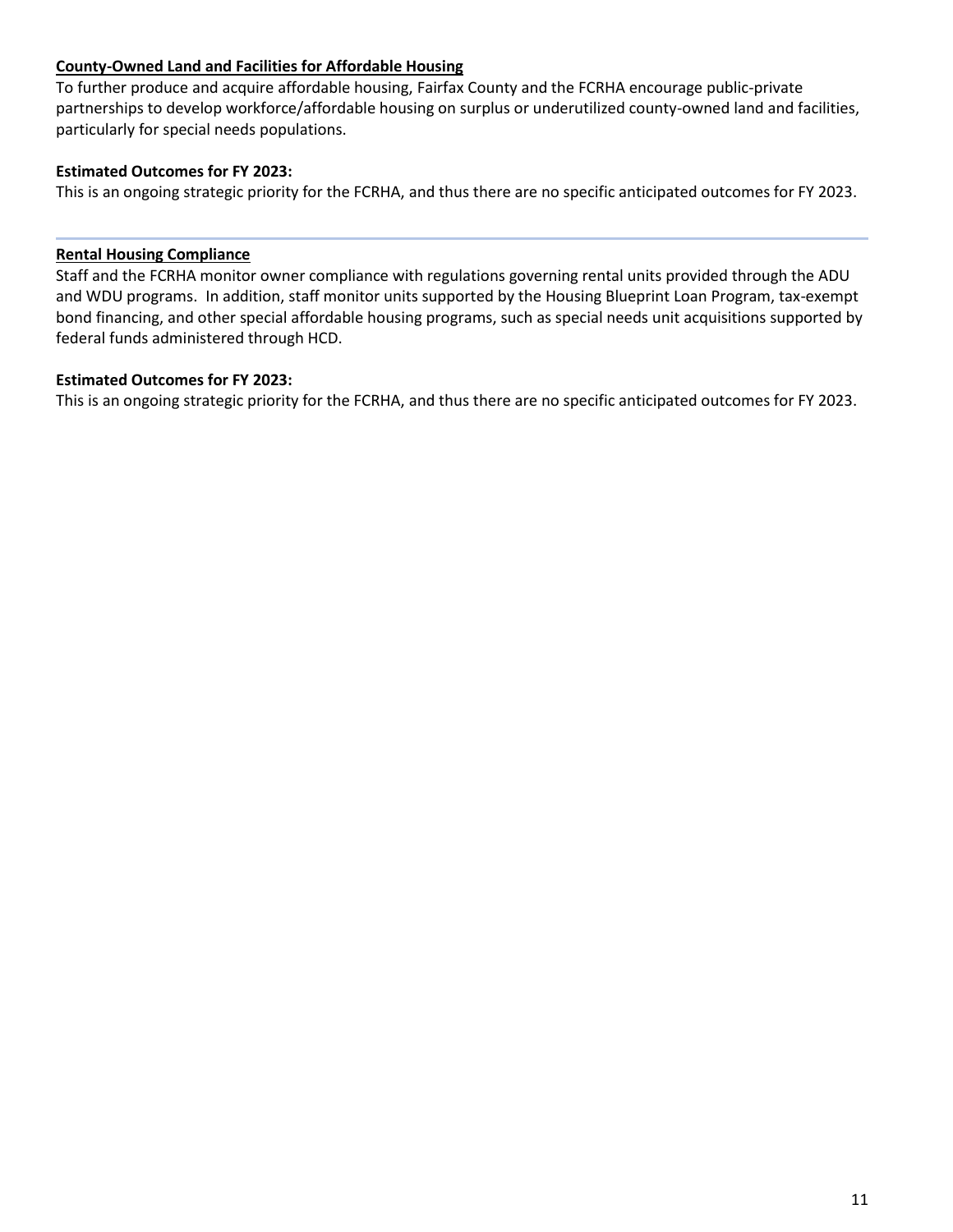### **Affordable Rental Housing, Property Management and Maintenance**

#### <span id="page-11-0"></span>**Fairfax County Rental Program**

The Fairfax County Rental Program (FCRP) includes rental property owned by the FCRHA and developed with funds other than RAD-Project Based Voucher or Housing Choice Voucher (HCV) funds. FCRP generally serves working households with incomes that are slightly higher than those served in the RAD-Project Based Voucher or HCV programs. Housing managed under the FCRP includes 2,018 units of multifamily housing, 317 units of specialized housing, and 482 units of senior independent housing. The FCRP serves a range of households with incomes from the low teens up to 80% of AMI, depending on the program component and the property.

#### **Estimated Outcomes for FY 2023:**

• Estimated Occupancy Rate of FCRP Properties in FY 2023: 98%

#### **Rental Assistance Demonstration Program**

The Rental Assistance Demonstration (RAD) program allowed the FCRHA to convert all 1,060 Public Housing units to federal Section 8 project based subsidies, providing significant benefits for both residents and the housing authority. All Public Housing units were converted to RAD in FY 2017 and FY 2018 and now operate under the Project Based Voucher (PBV) platform. Staff pro-actively ensure that RAD-PBV residents are living in the most appropriately sized unit, with the goal of maximizing unit utilization and moving larger families off the waiting list.

#### **Estimated Outcomes for FY 2023:**

- Estimated Occupancy Rate of RAD-PBV Properties in FY 2023: 98%
- Estimated Average Income Served as a Percentage of AMI in FY 2023: Approximately 13% AMI for a household of four or approximately \$16,519

#### **Asset Management**

Staff and the FCRHA continue to focus on financial performance, overall condition, capital improvements and accountability of all properties, using a private-sector model. As of FY 2022, HCD has moved to full third-party management for all FCRP, RAD and Senior communities, except Coan Pond Residences and Woodley Hills Estates. HCD's Asset Management Division continues to oversee all FCRHA properties.

#### **Estimated Outcomes for FY 2023:**

This is an ongoing strategic priority for the FCRHA, and thus there are no specific anticipated outcomes for FY 2023.

#### **Rehabilitation and Modernization of FCRHA Properties**

Through fiscally responsible processes, identified residential properties and group homes are rehabilitated to maintain their safety and quality. The rehabilitation of FCRHA properties is performed using set aside capital reserves to ensure the high quality of FCRHA properties. Importantly, staff continue to incorporate universal design in all new projects and in rehabilitation projects to the greatest extent possible to increase the number of affordable accessible units.

- Planned Rehabilitation and Modernization Projects in FY 2023: Two communities are in the process for rehabilitation as follows:
	- $\circ$  Little River Glen, a FCRP independent senior living community of 120 units, will be undergoing a full renovation in FY 2023. This property has one bedroom and studio units, of which Project Based Vouchers will be added. This renovation will add an additional newly constructed building, Little River Glen IV, with 60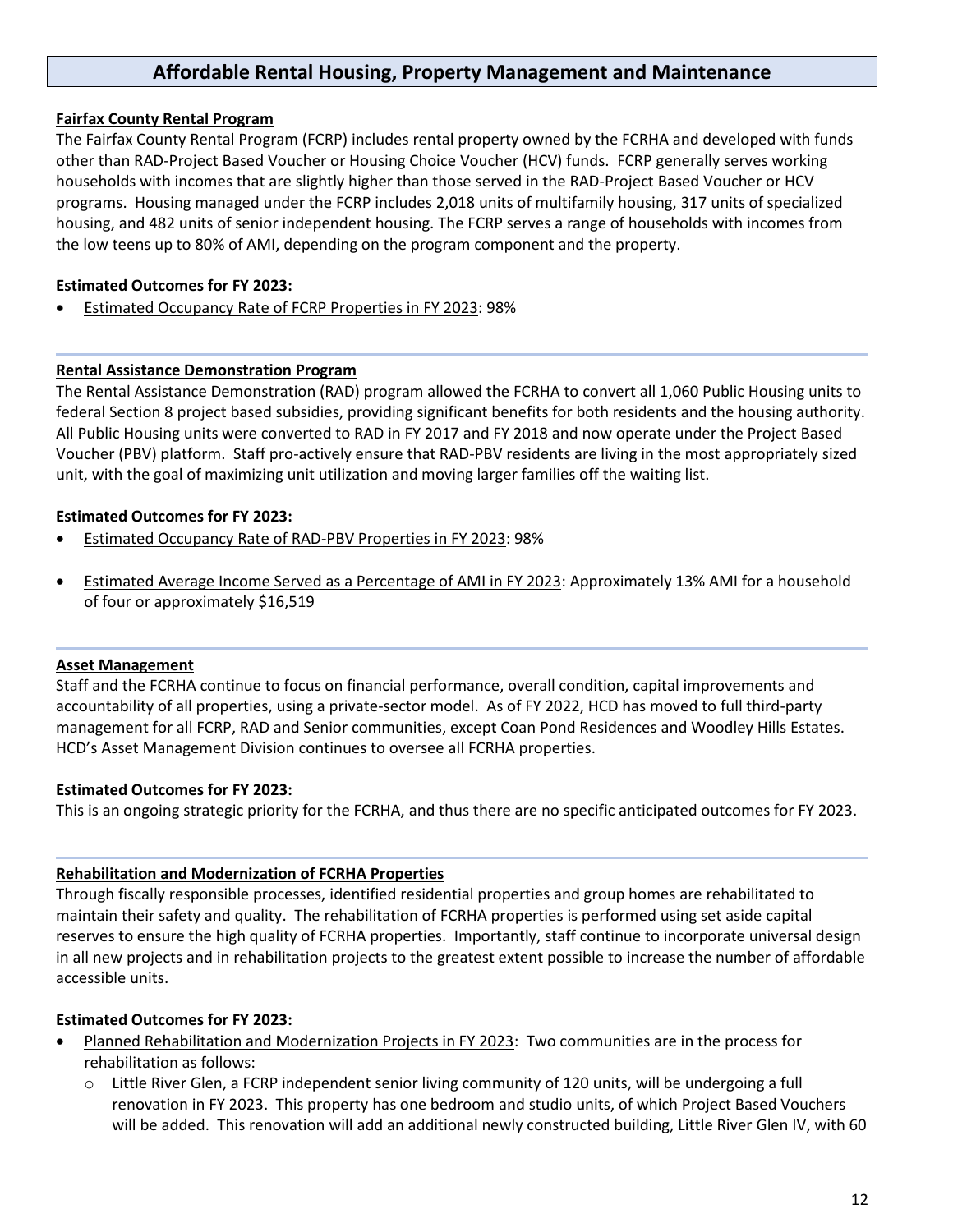newly constructed one-bedroom Low Income Housing Tax Credit (LIHTC) units. All units will feature upgraded flooring, upgraded kitchens with energy rated appliances and upgraded bathrooms.

o Stonegate Village Apartments is a LIHTC property with 240 units. This property has a mix of one-, two-, three- and four-bedroom apartments consisting of 194 LIHTC units, 46 HUD subsidized units and 6 Project Based Voucher units. All units will be fully renovated with new flooring, upgraded kitchens with energy rated appliances, upgraded bathrooms, and newly added energy rated washers and dryers in every unit.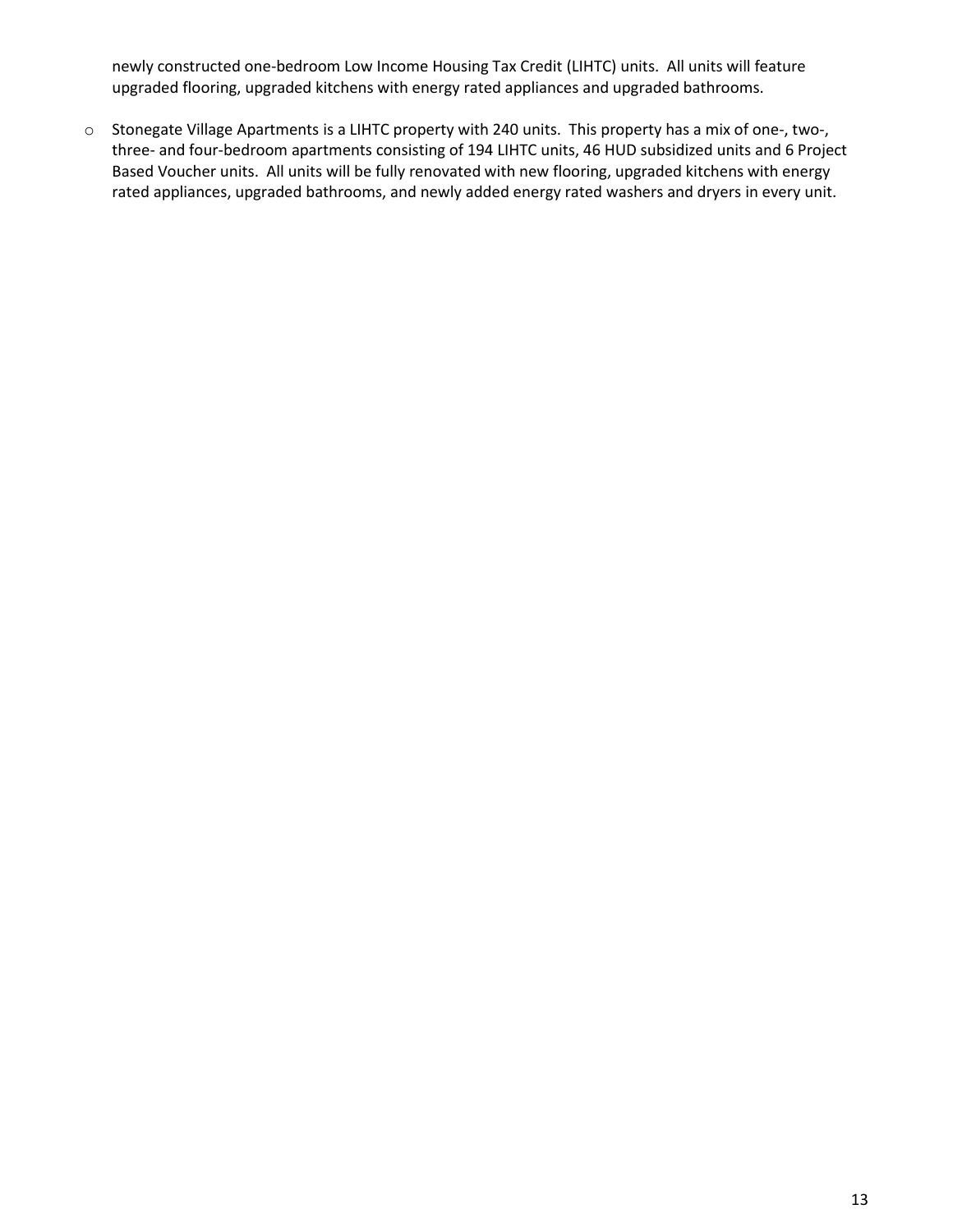### **Tenant Subsidies and Resident Services**

#### <span id="page-13-0"></span>**Tenant and Project Based Subsidies**

The Housing Choice Voucher (HCV) Program and Rental Assistance Demonstration-Project Based Voucher (RAD-PBV) Program are two of the FCRHA's major tenant subsidy programs. Participants receive financial assistance to rent privately-owned and FCRHA-owned housing units. There are 1,060 FCRHA units in the RAD-PBV program, although 46 are not available due to the One University redevelopment project. There are also an additional 4,308 vouchers authorized by the U.S. Department of Housing and Urban Development (HUD) for a total of 5,368 federally subsidized units, including 169 Emergency Housing Vouchers authorized in May 2021.

#### **Estimated Outcomes for FY 2023:**

- Estimated Number of federally subsidized units occupied in FY 2023: 5,100 (95%)
- Estimated average income of households served as a percentage of AMI in FY 2023 (both HCV and RAD-PBV households): Approximately \$18,000 for average household size of 3 persons (less than 30% of AMI).

#### **Subsidies for Populations with Special Needs**

The Department of Housing and Community Development (HCD) administers tenant subsidies directed toward specific populations through the following programs:

- Veterans Affairs Supportive Housing (VASH) Program: The U.S. Department of Veterans Affairs awarded the FCRHA VASH housing vouchers for homeless veterans. The FCRHA conducts income certifications; case management is provided by Veterans Affairs.
- Rental Subsidy and Services Program (RSSP): HCD staff administers RSSP (formerly called Bridging Affordability). RSSP funds are provided to non-profits via a competitive process to provide rental subsidies and acquire units to serve homeless individuals and families, victims of domestic violence, and individuals with physical and/or sensory disabilities.
- Tenant Based Rental Assistance Program (TBRA): HCD uses federal HOME-funded vouchers to serve homeless populations and persons with special needs.
- Family Unification Program (FUP): HCD uses special federal FUP vouchers for families that, due to inadequate housing, would 1) have the family's children placed in out-of-home care; or 2) have the discharge of children from out-of-home care delayed.
- Mainstream Housing Choice Vouchers: When the opportunity arises, HCD applies for vouchers for non-elderly disabled persons, including persons at-risk of institutionalization due to their housing situation or those in institutions wishing to live in their community.
- State Rental Assistance Program (SRAP): Participants with intellectual and other developmental disabilities receive financial assistance to rent privately-owned housing units.

#### **Estimated Outcomes for FY 2023:**

• Estimated Number of households served in FY 2023 under the VASH, RSSP, TBRA, FUP, Mainstream and SRAP programs: 773 vouchers

#### **Resident Services**

*The PROGRESS Center* - Important rental services are provided through the HCD PROGRESS Center, which plays a significant role in promoting economic growth and self-sufficiency among FCRHA program participants. The PROGRESS Center focuses on interventions to prevent and address crises as well as collaborate with sister human service agencies to coordinate services and provide residents facing eviction with opportunities to resolve their issues.

*Moving to Work* - The FCRHA is designated as a Moving to Work (MTW) agency which allows the creation of a housing continuum that seamlessly joins together the County's housing programs and establishes goals to help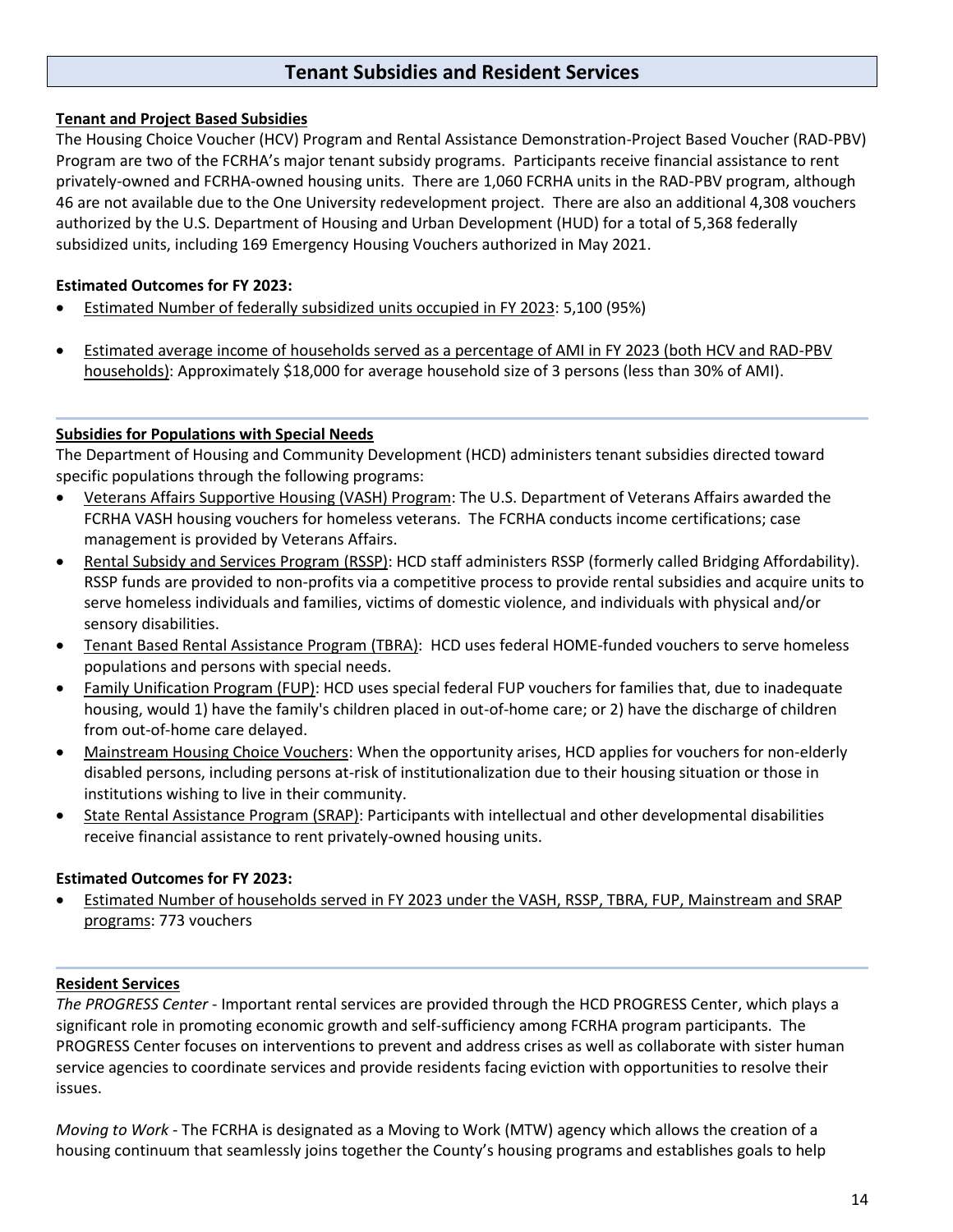residents move toward self-sufficiency. MTW authority also helps to reduce the burden both on staff and residents related to administrative issues and provides flexibilities in the use of federal funds.

*Emergency Solutions Grants* - In addition to identifying opportunities to provide specialized rental housing for those who are homeless, HCD utilizes the County's Emergency Solutions Grants awards to provide partial support of prevention and rapid re-housing activities for homeless individuals and families.

- Estimated Number of participants served under Family Self-Sufficiency Program in FY 2023: 125 participants
- Estimated Number of persons moved from homelessness to permanent housing in FY 2023 using Emergency Solutions Grants: 330 persons
- Estimated dollar amount of Emergency Solutions Grant funds used for homelessness prevention assistance in FY 2023: Based on previous fiscal years, approximately \$407,000 is anticipated for FY 2023.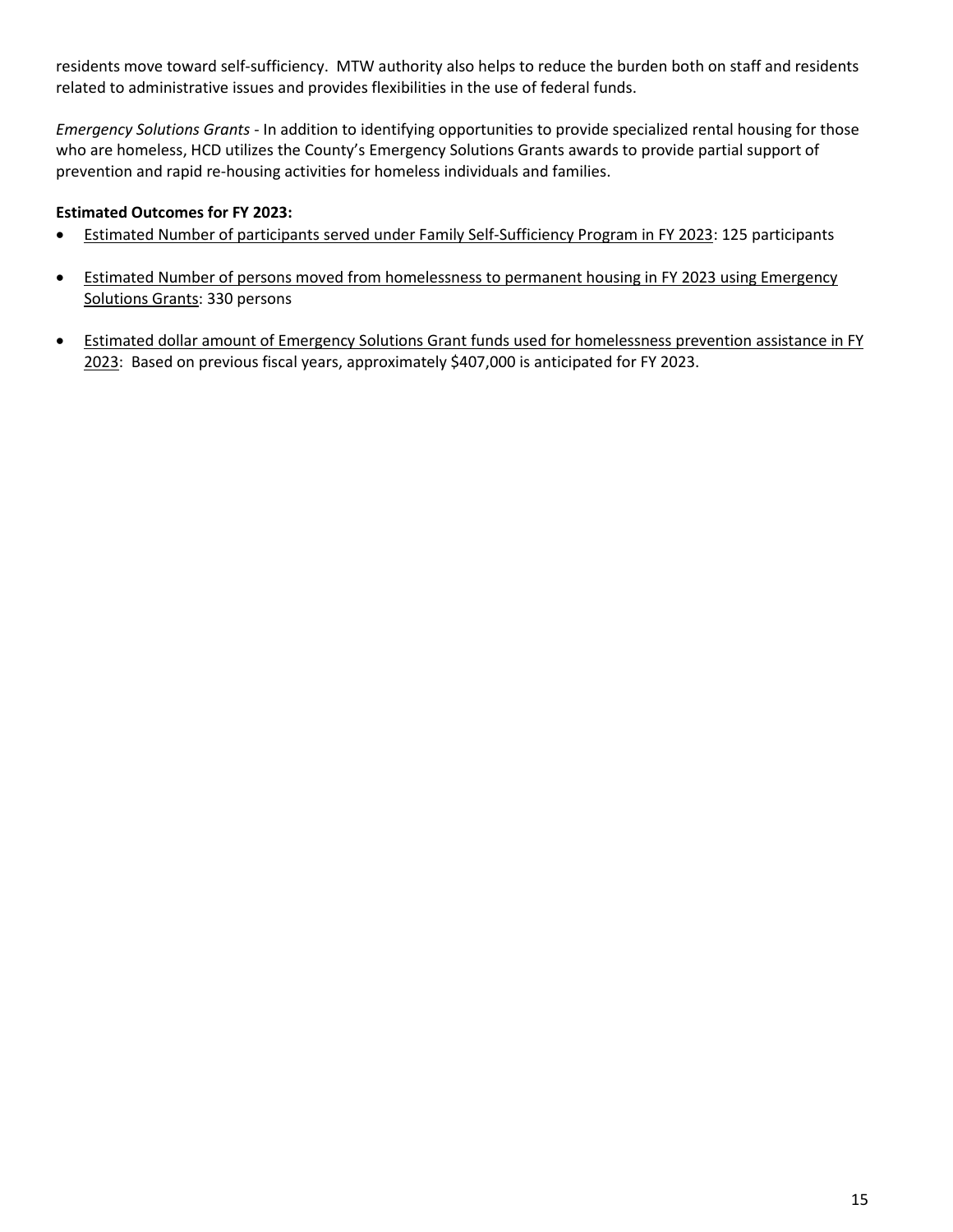#### **Homeownership and Relocation Services**

#### <span id="page-15-0"></span>**First-Time Homebuyers Program**

The First-Time Homebuyers Program (FTHB) includes Affordable Dwelling Units through inclusionary zoning that provide new first-time homebuyer opportunities through private, for-sale developments. The program serves buyers with incomes up to 70% AMI with HCD ensuring potential purchasers receive homeownership education and meet program underwriting criteria and other eligibility requirements. HCD also monitors refinancing of FTHB units by owners and works with owners to prevent foreclosure. Compliance monitoring is undertaken to ensure the FCRHA receives the required equity share contribution to the Housing Trust Fund.

#### **Estimated Outcomes for FY 2023:**

- Estimated Number of new first-time homebuyers in FY 2023: 40
- Estimated Number of requests to refinance FTHB units in FY 2023: 40
- Estimated Number of FTHB units sold in the Extended Control Period in FY 2023: 10

#### **Housing Choice Voucher Homeownership Program**

This program allows households participating in the Housing Choice Voucher (HCV) Program to use their voucher to purchase a home and receive monthly assistance in meeting homeownership expenses. Twenty-five HCVs are allocated to the HCV Homeownership Program.

#### **Estimated Outcome for FY 2023:**

• Estimated Number of families participating in the HCV Homeownership Program in FY 2023: 25

#### **Workforce Housing**

The WDU Policy is a proffer-based incentive to encourage housing in mixed-use centers that is affordable to a variety of household income levels. HCD staff work in coordination with the Department of Planning and Zoning to implement and monitor the WDU policy.

#### **Estimated Outcomes for FY 2023:**

• Estimated Number of new Workforce Dwelling Units sold in FY 2023: 25

#### **Moderate Income Direct Sales (MIDS) Program**

Under the MIDS program, units were sold to families with moderate income levels by providing second trust loans to reduce the cost of homeownership for households. Resale prices of units is limited and the FCRHA has the first right of refusal when the home is resold. HCD staff monitor the expiration of the control period and/or recapture of any remaining loan balance.

#### **Estimated Outcomes for FY 2023:**

• Planned Number of MIDS Units in Program for Monitoring in FY 2023: 59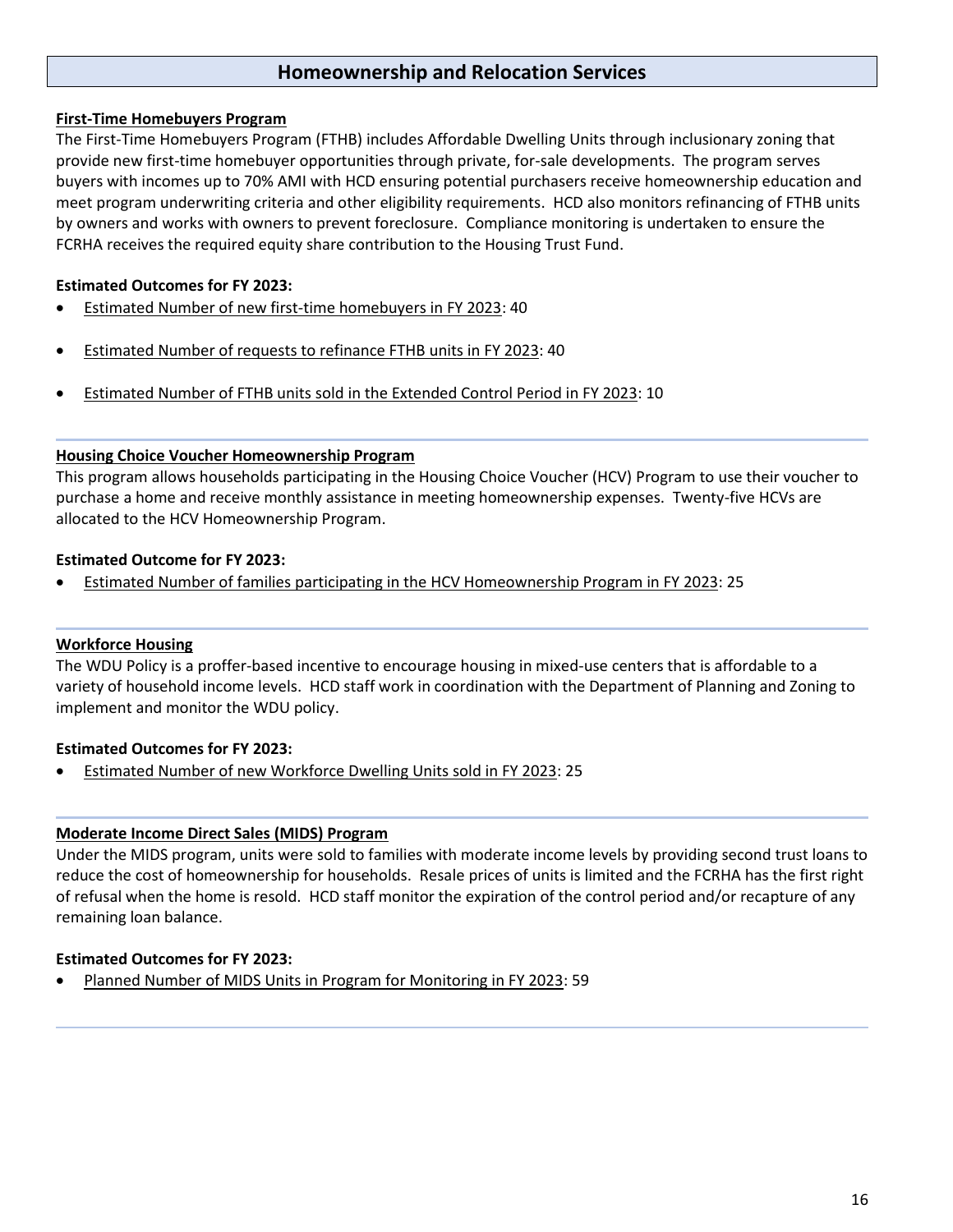#### **Relocation Program**

Staff at HCD provide technical relocation assistance for the development community on tenant relocation issues as well as conduct relocation for FCRHA-owned properties under redevelopment or major renovation.

#### **Estimated Outcomes for FY 2023:**

This is an ongoing strategic priority for the FCRHA, and thus there are no specific anticipated outcomes for FY 2023.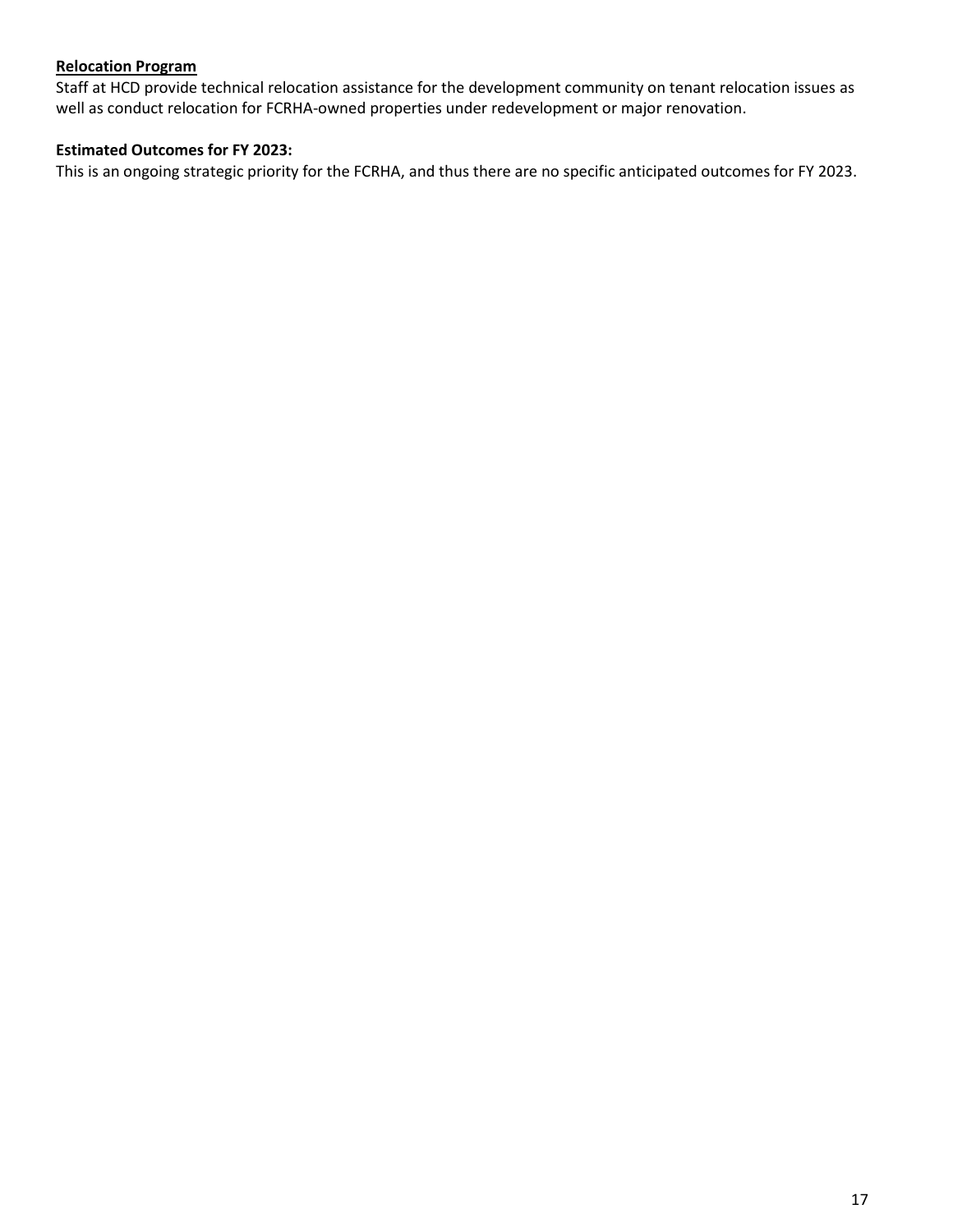### **FCRHA/HCD Program Planning, Development and Management**

<span id="page-17-0"></span>The FCRHA and HCD pursue a wide range of planning, management, and compliance activities to ensure efficient and effective operations. These activities also support the mission, values, and goal statements of the FCRHA. Below are descriptions of several strategic priorities underway for the FCRHA for FY 2023.

#### • **Communitywide Housing Strategic Plan**

In 2018, the Fairfax County Communitywide Housing Strategic Plan was adopted to help address the community's growing housing needs. The Plan was created in two phases: 1) Phase 1 identified 25 short-term strategies to encourage the production of affordable housing in the county; 2) Phase 2 provided longer-term strategies that would boost the production and preservation of affordable housing and would require resources to implement. The FCRHA and HCD continue to lead the implementation of priorities identified under the Communitywide Housing Strategic Plan, include the goal to develop at least 5,000 new units of affordable housing by the year 2034 and to strive towards no net loss of market affordable housing.

#### • **Affordable Housing Advisory Council**

In June 2021, the Fairfax County Board of Supervisors approved the re-chartering of the Affordable Housing Advisory Council (AHAC) (formerly the Affordable Housing Advisory Committee) to include a new Continuum of Care (CoC) Committee of the Council and redefine the purpose, structure, and duties of both AHAC and CoC members. Among the updated duties of AHAC are to monitor and provide advice regarding the Communitywide Housing Strategic Plan, recommend preservation and creation priorities, and monitor affordable housing funds. CoC duties including developing, monitoring, and updating the CoC plan, tracking progress of ending homelessness, and exercising stewardship of pooled funding.

#### • **Grants Compliance**

HCD continues to evaluate the use of federal Community Development Block Grant (CDBG) and HOME Investment Partnerships Program (HOME) funds to maximize the effectiveness of investments in programs and activities. Staff provide technical assistance and monitoring of CDBG and HOME activities to ensure program compliance and successful outcomes. In addition, staff monitor activities and outcomes of HCD and FCRHA awardees, including funds granted via the Consolidated Community Funding Pool process.

#### • **Maximizing Organizational Effectiveness**

HCD staff will continue to strengthen organizational effectiveness and adapt to changes due to the ongoing COVID-19 pandemic. In FY 2022, HCD transitioned to a third-party management model which resulted in structures, procedures, staffing and funding alignments to the new model. Staff will continue to adjust to the model as needed. HCD will also look to further streamline business processes as a follow-up to the third-party management realignment, merger with the Office to Prevent and End Homelessness, and other business needs.

#### • **Strategic Communications**

The FCRHA and HCD work to continuously advance the efficiency and usability of web content and increase the use of videos in telling the story of affordable housing. Both the FCRHA and HCD websites will continue with video and graphical portrayals of information and the incorporation of enhanced language accessibility tools on the Fairfax County website. A social and racial equity focus will be embedded in all communications.

#### • **Human Capital Development**

HCD continues to promote participation in mentorship programs, leadership training curriculum, and other development opportunities. Staff are also encouraged to participate in professional conferences, within budgetary constraints. HCD will continue to emphasis training and educational opportunities for staff on topics of equity, diversity, and inclusion to further the advancement of One Fairfax.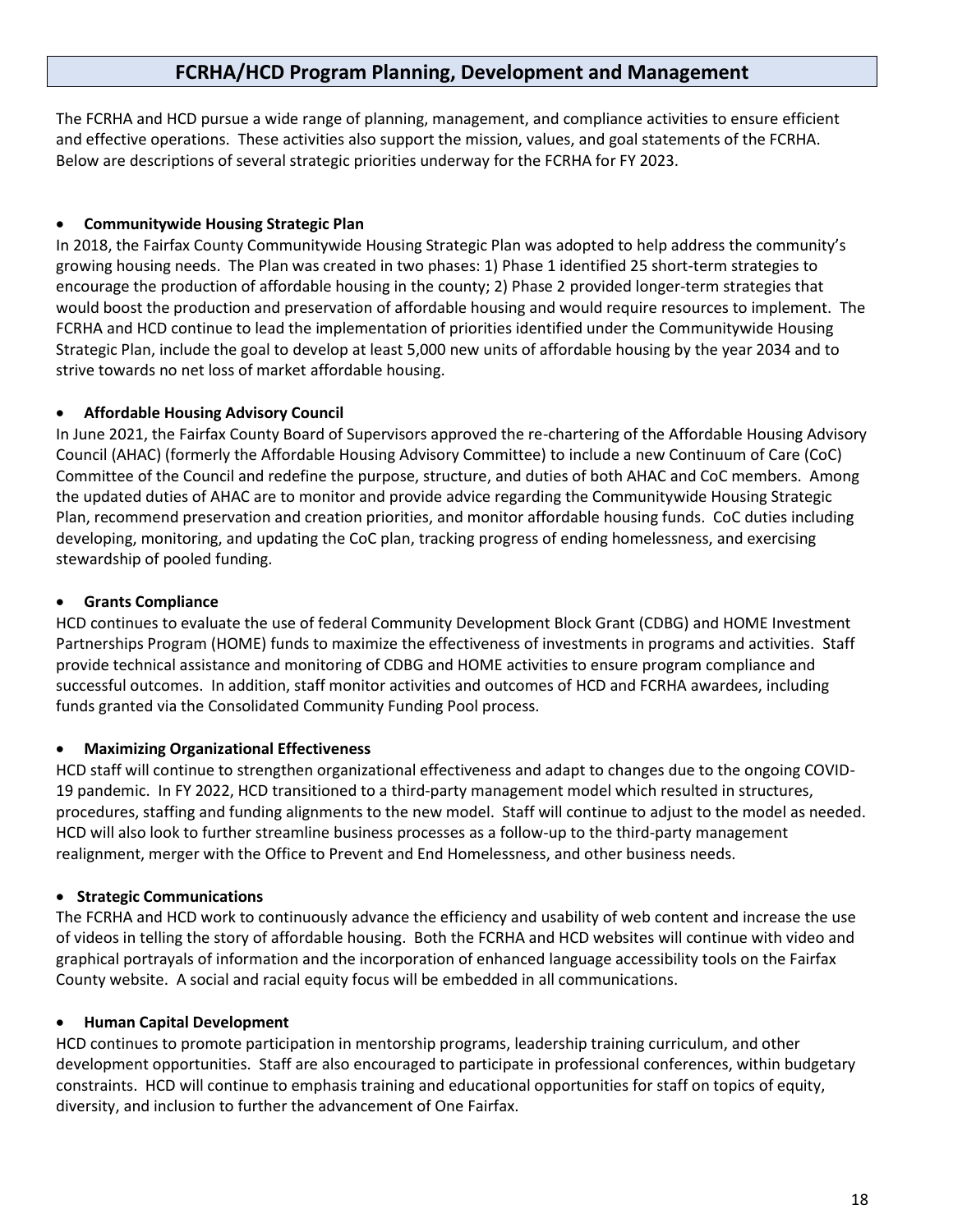#### • **Advancement of One Fairfax**

HCD and the FCRHA continue to advance the equity principles of the One Fairfax Policy through training, education, inclusive community engagement strategies, and data analysis. HCD has adopted six equity goal areas including voucher programs; affordable housing development; training, human resources, and communications; equitable service delivery; policy and procedures; and homelessness. Work on these areas will continue in FY 2023 as the agency makes specific advances in the implementation of the agency Equity Impact Plan.